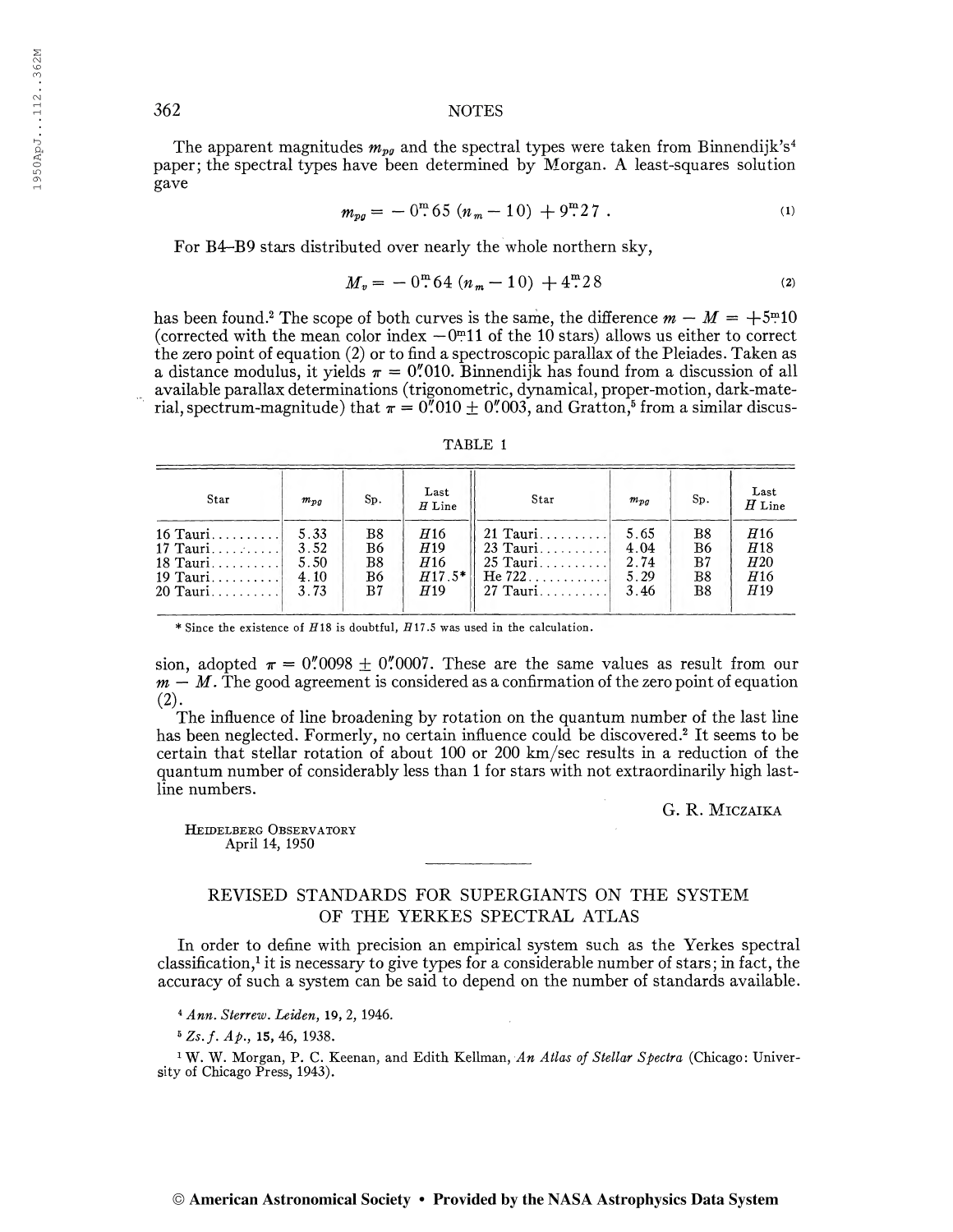| \DL |  |
|-----|--|
|-----|--|

Standard Stars

|                                                                                                                                                 | α                                                                         | δ                                                                                           |                                                                          |                                      | TABLE 1<br><b>STANDARD STARS</b>                                                                                                                                                                 | α                                                                             | δ                                                                                            |                                                                                 |                                      |
|-------------------------------------------------------------------------------------------------------------------------------------------------|---------------------------------------------------------------------------|---------------------------------------------------------------------------------------------|--------------------------------------------------------------------------|--------------------------------------|--------------------------------------------------------------------------------------------------------------------------------------------------------------------------------------------------|-------------------------------------------------------------------------------|----------------------------------------------------------------------------------------------|---------------------------------------------------------------------------------|--------------------------------------|
| Star<br>$195592$ 20 <sup>h</sup> $27m2$ +43° 59'                                                                                                | (1900)                                                                    | (1900)                                                                                      | Sp.<br> O9 I                                                             | $m_{\mathrm{vis}}$<br>7.15           | Star<br>$13$ Mon                                                                                                                                                                                 | (1900)                                                                        | (1900)<br>$6h27m5$ + $7°24'$ A0 Ib                                                           | Sp.                                                                             | $m_{\rm vis}$<br>4.50                |
| $218915$ 23<br>$\iota$ Ori<br>$\alpha$ Cam<br>$\zeta$ Ori                                                                                       | $5 \; 35.7 - 2$                                                           | $6.7 + 52.31$<br>$5 \times 30.5 - 559$<br>$4\,44.1 + 66\,10$<br>$\theta$                    | O9 I<br>09 III<br>$09.5$ $Ia$<br>09.5 B                                  | 7.06<br>2.87<br>4.38<br>2.05         | $\eta$ Leo<br>HR 618<br>14433<br>16778                                                                                                                                                           | 10<br>2                                                                       | $1.9 + 17.15$<br>$1.7 + 57.57$<br>2 14 8 $+56$ 47<br>$2 \t36.3 + 59 \t24$                    | A0 Ib<br> A1 I $a$<br> A1 Ia<br>$ $ A2 I $\emph{a}$                             | 3.58<br>5.90<br>6.54<br>7.71         |
| 19 Cep   22<br>$47432$ 6 33.5 + 1 42<br>$\epsilon$ Ori<br>$15 \text{ Sgr} \dots$ 18 9.3 - 20 45<br>194839                                       | $[20 \t22.8] + 41$                                                        | $2.1 + 61.48$<br>$5 \t31.1 - 1 \t16$<br>- 3                                                 | 09.5 B<br> O9 5 III<br>$_{\rm B0\,Ia}$<br>BO Ia<br> B0 Ia                | 5.17<br>6.13<br>1.75<br>5.42<br>7.45 | HR 7573  19 47.8 + 24 44<br>$\alpha$ Cyg<br>$\nu$ Cep<br>9 Per<br>HR $8345 2145.6 +4041$                                                                                                         | $ 20 \t38.0  + 44 \t55$<br>$ 21 \t42.6  + 60 \t40$<br>$2 \t15.4 + 55 \t23$    |                                                                                              | A2 Ia<br>$ {\rm A2\ I}a$<br> A2 Ia<br> A2 Ib<br> A2 Ib                          | 5.67<br>1.33<br>4.46<br>5.22<br>6.49 |
| 205196<br>48434<br>$\kappa$ Ori<br>6675.<br>187459                                                                                              | $ 21 \t28.6  + 57$<br>$6 \t38.3 + 4$<br>$\mathbf{1}$                      | 4<br>-2<br>$5 \; 43.0 - 9 \; 42$<br>$2.4 + 69.10$<br>$ 19 \t45.0  + 33 \t12$                | $ {\rm B0\ I}b $<br> B0 III<br> B0.5 Ia<br>$ {\rm B0.5~I}b $<br> B0.5 Ib | 7.36<br>5.78<br>2.20<br>7.1<br>6.35  | 213470-1.<br>HR641<br>HR 8443<br>HR825<br>164514                                                                                                                                                 | $[22 \t26.5] + 56 \t43$<br>$\boldsymbol{2}$<br> 22<br>$ 17 \t56.4  - 22 \t54$ | $6.6 + 58$<br>- 6<br>$3.7 + 52.49$<br>$2 \t42.1 + 56 \t40$                                   | A3 Ia<br> A3 Ib<br> A3 Ib<br> A5 Ia<br> A5 Ia                                   | 6.73<br>6.50<br>6.50<br>6.53<br>7.28 |
| $\kappa$ Aql   19 31.5   - 7 15<br>$\kappa$ Cas<br>$216411$ 22 47.6 + 58 28<br>$\zeta$ Per<br>$\rho$ Leo [10 27.5] + 9 49                       |                                                                           | $0 \t27.3 + 62 \t23$<br>$3 \t47.8 + 31 \t35$                                                | B0.5 III<br> B1 Ia<br>B1 Ia<br>B1Ib<br> B1 Ib                            | 5.04<br>4.24<br>7.16<br>2.91<br>3.85 | HR 2874<br>$19 \text{ Aur.} \dots$<br>$\varphi$ Cas<br>$\alpha$ Lep<br>$\mu^1$ Sco   17 40.6 $ -40$                                                                                              |                                                                               | $725.6 - 2249$<br>$5 \; 13.4 + 33 \; 51$<br>$1 \; 13.8 \pm 57.42$<br>$5\;28.3 - 17\;54$<br>5 | A5 Ib<br>A5 II<br>F0Ia<br>F0Ib<br> F2 Ia                                        | 4.80<br>5.16<br>5.25<br>2.69<br>3.14 |
| o Per<br>$10$ Per<br>$\chi^2$ Ori<br>9 Cep $ 21 \t35.2 +61 \t38$<br>$\epsilon$ CMa                                                              | $\begin{array}{ c c }\n2 & 18 & 2 & +56 \\ 5 & 58 & 0 & +20\n\end{array}$ | $338.0 + 3158$<br>9<br>- 8<br>$6 \t54.7 - 28 \t50$                                          | B1 III<br> B2 Ia<br> B2 Ia<br> B2 Ib<br> B2 II                           | 3.94<br>6.24<br>4.71<br>4.87<br>1.63 | 89 Her $ 17 \t51.4 +26$<br>$\nu$ Aql   19 21.4   + 0<br>$HR$ 7055   18 41.2   -10 14<br>22 And   0 $5.1$   +45 31<br>$\nu$ Her   17 54.7   + 30 12                                               |                                                                               | 4<br>- 8                                                                                     | F2 Ia<br>$ {\rm F2~I}b$<br>$ F2 Ib-II $<br> F2 II<br>$ {\rm F2 \ II} $          | 5.48<br>4.86<br>5.81<br>5.08<br>4.48 |
| 14134<br>$\sigma^2$ CMa   6 58.8 – 23 41<br>55 $Cyg$ [20 45.5] + 45 45<br>$\chi$ Aur 5 26.2 + 32<br>$9 \text{ Gem} \dots$                       |                                                                           | $2 \t12.1 + 56 \t40$<br>- 7<br>6 10.9 + 23 46                                               | B3 Ia<br> B3 Ia<br> B3 Ia<br> B3 Ib<br> B3 Ib                            | 6.66<br>3.12<br>4.89<br>4.88<br>6.26 | 44 Cyg $ 20 \t27.2 +36 \t36$<br>$\alpha$ Per 3 17.2 + 49 30<br>35 Cyg $ 20 \t14.8  + 34 \t40$<br>$\nu$ Per 3 38.4 +42 16<br>41 Cyg $ 20 \t25.3  + 30$                                            |                                                                               | - 2                                                                                          | $F5$ $Ia$<br>$\mathbb{F}5~\mathrm{I}b$<br>  $F5$ ${\bf I}b$<br> F5 II<br> F5 II | 6.30<br>1.90<br>5.18<br>3.93<br>4.09 |
| $\mu$ CMa 6 51.7 – 16 55<br>5 Per $ 2 \t 4.5 +57 \t 10$<br>$\eta$ CMa<br>$167838$ 18 11.9 - 15 28<br>67 Oph $ 17 \t55.6  + 2 \t56$              | $720.1 - 29$                                                              | - 6                                                                                         | B3 II<br> B5 Ia<br> B5 Ia<br> B5 Ia<br> B5 Ib                            | 4.39<br>6.36<br>2.43<br>6.64<br>3.92 | HR 690<br>45 Dra $ 18 \t30.9 +56 \t58$<br>$\delta$ CMa<br>$\gamma$ Cyg [20 18.6] + 39 56<br>HR 2974                                                                                              | $\mid$ 2 16.9 + 54 55<br>$7 \t37.0 - 31 \t26$                                 | $7 \quad 4.3 - 26 \quad 14$                                                                  | F7Ib<br>F7 Ib<br>$\vert$ F8 I $a$<br>$\vert$ F8 I $b$<br>G0Ia                   | 6.46<br>4.95<br>1.98<br>2.32<br>6.64 |
| 15497<br>$183143$ [19 23.0 + 18]<br>14322<br>14542<br>$\beta$ Ori                                                                               |                                                                           | $2\;24.6 + 57\;15$<br>- 5<br>$2 \t13.8 + 55 \t27$<br>$2 \t15.9 + 56 \t56$<br>$5$ 9.7 - 8 19 | B6 Ia<br> B7 Ia<br>B8 Ia<br> B8 Ia<br> B8 Ia                             | 7.20<br>6.93<br>6.84<br>6.95<br>0.34 | HR $8752 22\;55.9 +56\;25$<br>HR 207   0 40.9 + 59<br>$\mu$ Per 4 7.6 + 48<br>$\beta$ Cam 4 54.5 + 60 18<br>$\beta$ Aqr   21 26.3   - 6                                                          |                                                                               | 2<br>9<br>-1                                                                                 | G0Ia<br>GO I $\emph{b}$<br>G0Ib<br>GO Ib<br>GO Ib                               | 5.48<br>6.49<br>4.28<br>4.22<br>3.07 |
| 53 Cas $1\,55.6 + 63\,54$<br>13 Cep $ 21\ \ 51.5 +56$<br>HR $1035$ 3 21.0 + 59 36<br>$\sigma$ Cyg  21 13.5 + 38 59<br>$4$ Lac [22 20.5] + 48 58 |                                                                           | - 8                                                                                         | B8Ib<br>$ {\rm B8}\, {\rm I}b$<br> B9 Ia<br> B9 Ia<br>$B9$ Tab           | 5.62<br>6.01<br>4.42<br>4.28<br>4.64 | $\epsilon$ Leo 9 40.2 + 24 14<br>83 Vir $ 13 \t39 \t1  - 15 \t41$<br>$\alpha$ Sge [19 35.6] + 17 47<br>$104 \text{ Aqr}$ $ 23 \text{ 36.6}  - 18 \text{ 22}$<br>$\zeta$ Mon 8 3.6 - 242          |                                                                               |                                                                                              | G <sub>0</sub> II<br>G0 II<br>G0 II<br>G <sub>0</sub> II<br>G2Ib                | 3.12<br>5.71<br>4.37<br>4.95<br>4.41 |
| HR 1804<br>$172324$ 18 34.5 + 37 21<br>$43836$ 6 $13.3+23$ 19<br>HR 964<br>HR $1040$ 3 $21.9+58.32$                                             | $5 \t20.7 + 30$                                                           | 7<br>$3 \t8.1 + 56 \t46$                                                                    | B9 Ib<br> B9 Ib<br> B9 II<br>AO Ia<br> A0 Ia                             | 5.72<br>8.0<br>7.03<br>5.92<br>4.76  | HR $3459$ 8 38.8 - 6 52<br>22 Vul $ 20 \t11.2 +23 \t12$<br>$\alpha \text{ Aqr} \dots \dots  22 \quad 0 \quad 7 -0 \quad 48$<br>$\xi$ Pup   7 45.1   - 24 37<br>$\alpha^1$ Cap   20 12.1   -12 49 |                                                                               |                                                                                              | G2Ib<br>G2Ib<br>G2Ib<br>G3Ib<br>G3Ib                                            | 4.70<br>5.38<br>3.19<br>3.47<br>4.55 |